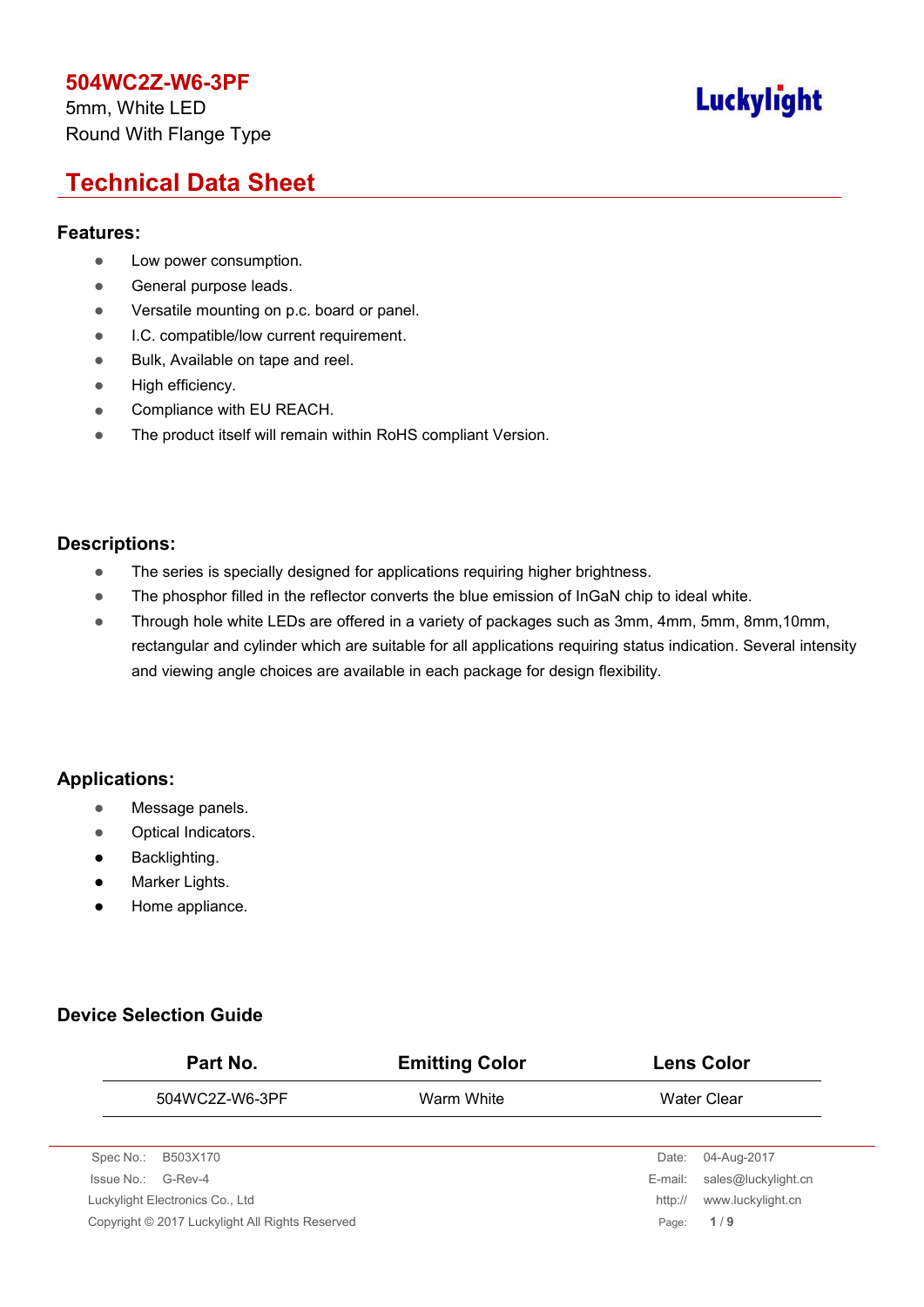5mm, White LED Round With Flange Type

## **Technical Data Sheet**

#### **Package Dimension:**







#### Notes:

- 1. All dimensions are in millimeters (inches).
- 2. Tolerance is ± 0.25 mm (.010″) unless otherwise noted.
- 3. Protruded resin under flange is 1.00mm (.039″) max.

Spec No.: B503X170 Date: 04-Aug-2017 Issue No.: G-Rev-4 Luckylight Electronics Co., Ltd Copyright © 2017 Luckylight All Rights Reserved

| Date:   | 04-Aug-2017         |
|---------|---------------------|
| E-mail: | sales@luckylight.cn |
| http:// | www.luckylight.cn   |
| Page:   | 2/9                 |

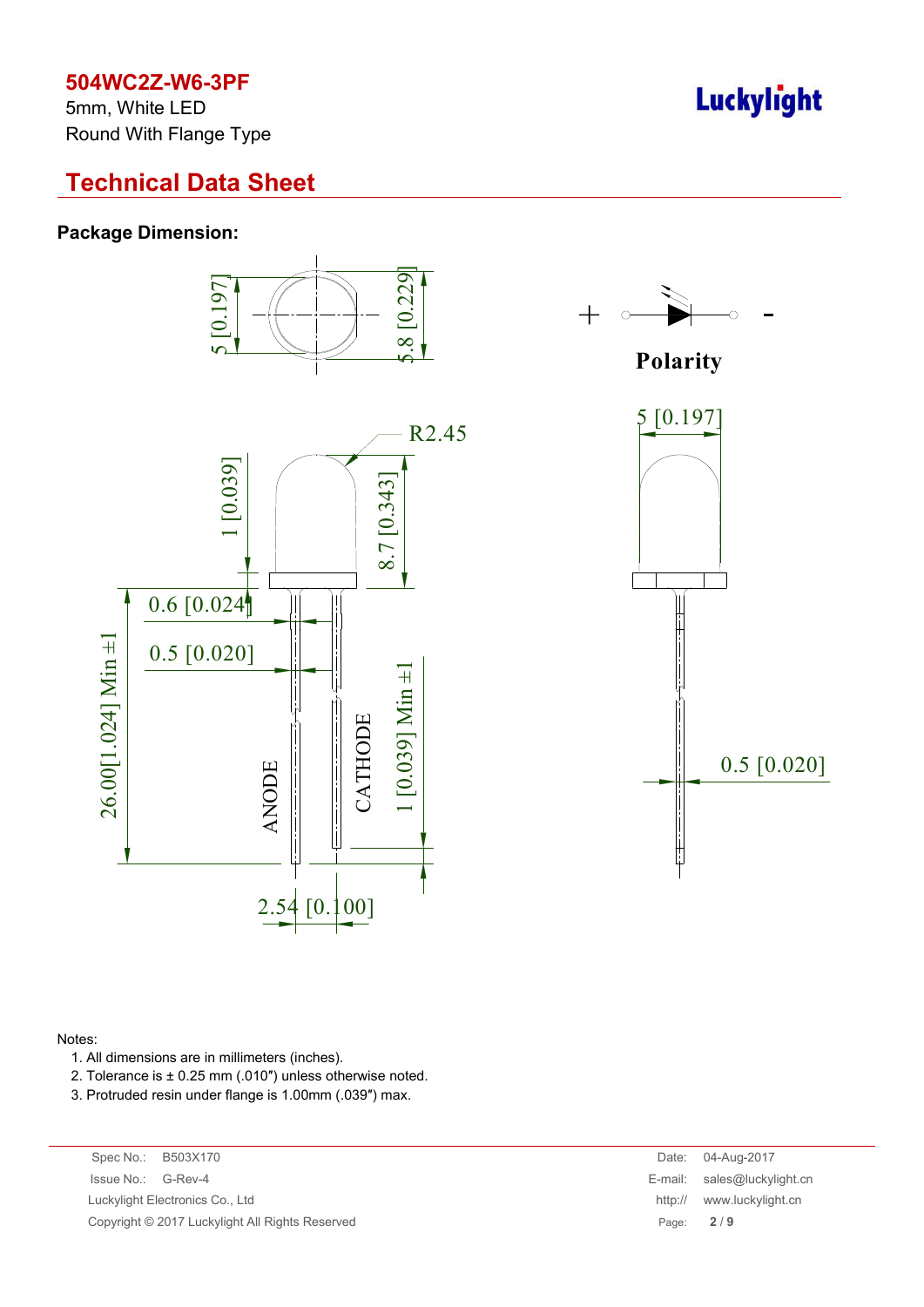5mm, White LED Round With Flange Type

# **Luckylight**

# **Technical Data Sheet**

#### **Absolute Maximum Ratings at Ta=25**℃

| <b>Parameters</b>                  | Symbol                     | Max.                               | <b>Unit</b> |
|------------------------------------|----------------------------|------------------------------------|-------------|
| <b>Power Dissipation</b>           | $P_d$                      | 90                                 | mW          |
| Peak Forward Current (a)           | <b>IFP</b>                 | 100                                | mA          |
| DC Forward Current (b)             | IF                         | 25                                 | mA          |
| Reverse Voltage (c)                | VR                         | 5                                  | v           |
| <b>Operating Temperature Range</b> | $T_{\mathsf{opr}}$         | $-40^{\circ}$ C to $+80^{\circ}$ C |             |
| Storage Temperature Range          | ${\mathsf T}_{\text{stg}}$ | -40°C to +85°C                     |             |
| <b>Soldering Temperature</b>       | $T_{\sf sld}$              | 260°C for 5 Seconds                |             |

Notes:

a. Derate linearly as shown in derating curve.

b. Duty Factor = 10%, Frequency = 1 kHz.

c. Reverse voltage (VR) condition is applied for IR test only. The device is not designed for reverse operation.

### **Electrical Optical Characteristics at Ta=25**℃

| <b>Parameters</b>            | Symbol          | Min.  | Typ. | Max. | Unit | <b>Test Condition</b> |
|------------------------------|-----------------|-------|------|------|------|-----------------------|
| Luminous Intensity (a)       | I٧              | 2900  | 5000 | ---  | mcd  | $IF = 20mA$           |
| Viewing Angle (b)            | $2\theta_{1/2}$ | ---   | 60   | ---  | deg. | $IF = 20mA$           |
| Chromaticity Coordinates (c) | X               | $---$ | 0.43 |      |      | $IF = 20mA$           |
|                              | у               | ---   | 0.40 | ---  |      | $IF = 20mA$           |
| <b>Color Temperature</b>     | <b>CCT</b>      | ---   | 3000 |      | K    | $IF = 20mA$           |
| <b>Color Rendering Index</b> | CRI             | ---   | 80   | ---  | Ra   | $IF = 20mA$           |
| <b>Forward Voltage</b>       | VF              | 2.60  | 3.10 | 3.60 | ٧    | $IF = 20mA$           |
| Reverse Current (d)          | ΙR              |       |      | 10   | μA   | $VR=5V$               |

Notes:

a. Luminous intensity is measured with a light sensor and filter combination that approximates the CIE eye-response curve. The Iv guarantee must be included with ±15% testing tolerance.

b. 2θ1/2 is the o -axis angle where the luminous intensity is 1⁄2 the peak intensity.

c. The chromaticity coordinates (x, y) is derived from the 1931 CIE chromaticity diagram.

d. Reverse current (IR) condition is applied for VR test only. The device is not designed for reverse operation.

| Spec No.: B503X170                              |           | Date: 04-Aug-2017             |
|-------------------------------------------------|-----------|-------------------------------|
| Issue No.: G-Rev-4                              |           | E-mail: $sales@luckvlight.cn$ |
| Luckylight Electronics Co., Ltd                 | http://   | www.luckylight.cn             |
| Copyright © 2017 Luckylight All Rights Reserved | Page: 3/9 |                               |
|                                                 |           |                               |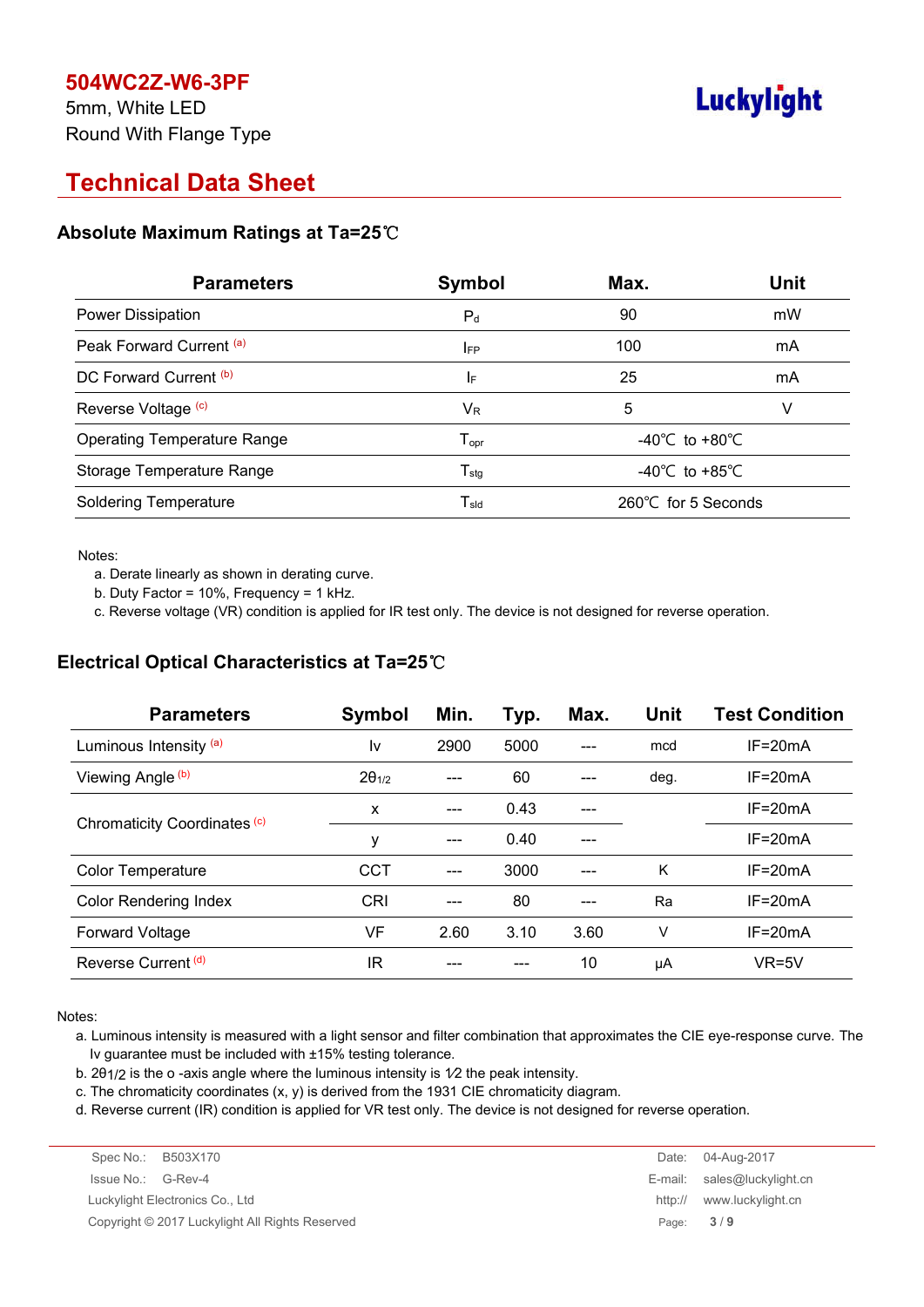5mm, White LED Round With Flange Type

# **Luckylight**

## **Technical Data Sheet**

#### **Typical Electrical / Optical Characteristics Curves (25**℃ **Ambient Temperature Unless Otherwise Noted)**





Luminous Intensity & Forward Current



#### 0.3 0.5 0.1 0 0.2 0.4 0.6 0.7 0.8  $60^\circ$  $70^\circ$  $80^\circ$  $90^\circ$

Spec No.: B503X170 Date: 04-Aug-2017 Issue No.: G-Rev-4 Luckylight Electronics Co., Ltd Copyright © 2017 Luckylight All Rights Reserved

| Date:   | 04-Aug-2017         |
|---------|---------------------|
| E-mail: | sales@luckylight.cn |
| http:// | www.luckylight.cn   |
| Page:   | 4/9                 |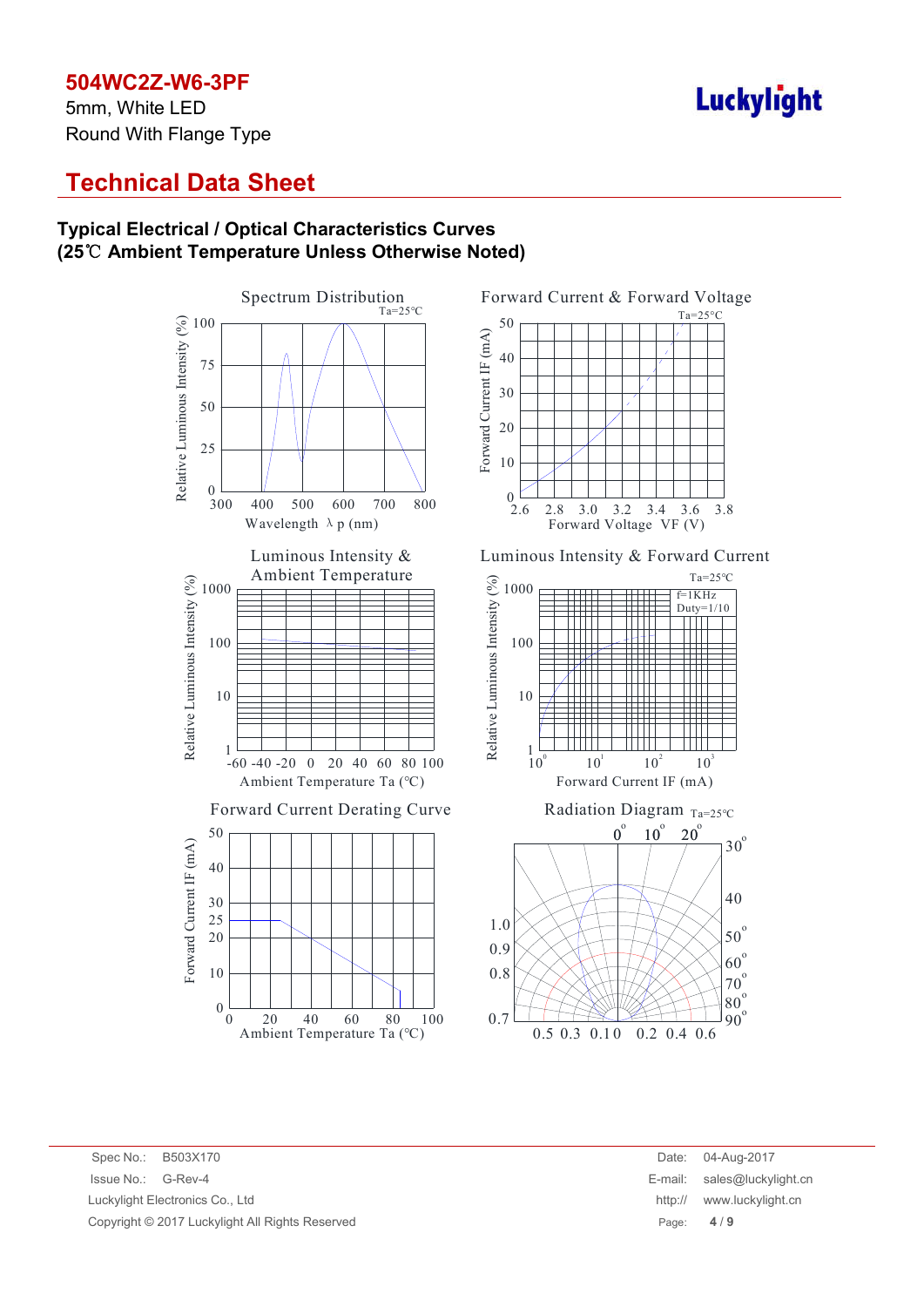5mm, White LED Round With Flange Type

# **Luckylight**

# **Technical Data Sheet**

### **CIE Chromaticity Diagram:**



#### **Chromaticity Coordinates Specifications for Bin Rank:**

| <b>Bin Code</b> | Left x | Left y | Top x | Тор у | <b>Right x</b> | <b>Right y</b> | <b>Bottom x</b> | <b>Bottom</b> y |
|-----------------|--------|--------|-------|-------|----------------|----------------|-----------------|-----------------|
| $12 - 1$        | 0.415  | 0.387  | 0.424 | 0.392 | 0.431          | 0.406          | 0.421           | 0.401           |
| $13 - 1$        | 0.409  | 0.373  | 0.418 | 0.378 | 0.424          | 0.392          | 0.415           | 0.387           |
| $12 - 2$        | 0.424  | 0.392  | 0.433 | 0.397 | 0.44           | 0.411          | 0.431           | 0.406           |
| $13-2$          | 0.418  | 0.378  | 0.426 | 0.383 | 0.433          | 0.397          | 0.424           | 0.392           |
| $12 - 3$        | 0.433  | 0.397  | 0.443 | 0.403 | 0.45           | 0.417          | 0.44            | 0.411           |
| $13 - 3$        | 0.426  | 0.383  | 0.436 | 0.389 | 0.443          | 0.403          | 0.433           | 0.397           |

Note: Color Coordinates Measurement allowance is ±0.01.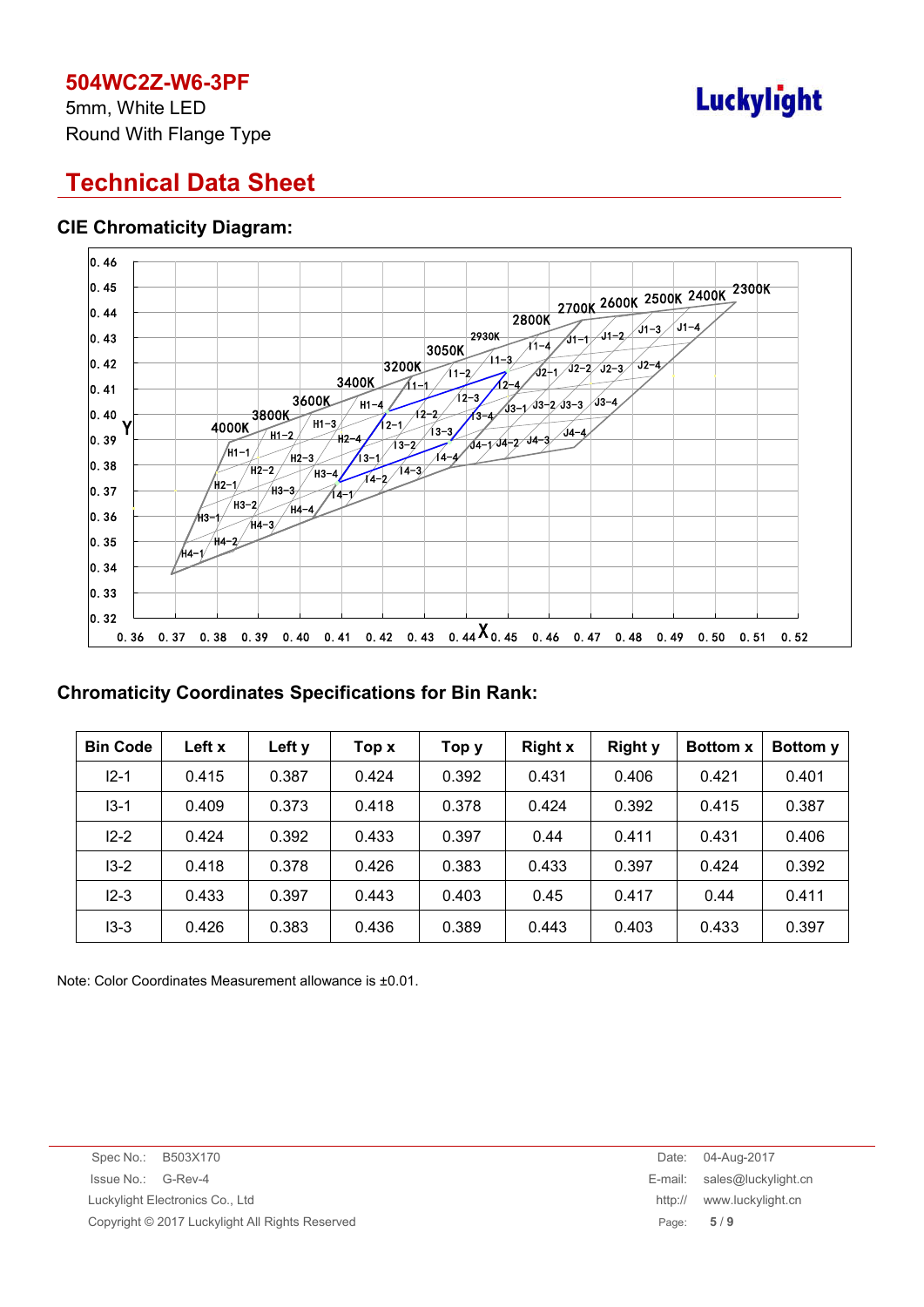5mm, White LED Round With Flange Type

# **Luckylight**

## **Technical Data Sheet**

#### **Bin Table Specification**:

#### **Luminous Intensity Iv (mcd) IF@20mA**

| <b>Bin Code</b> | Min  | Max. |
|-----------------|------|------|
| 22              | 2900 | 3800 |
| 23              | 3800 | 5000 |
| 24              | 5000 | 6500 |
| 25              | 6500 | 8500 |

Note: Tolerance of each bin limit is ±15%.

#### **Forward Voltage VF (V) IF@20mA**

| <b>Bin Code</b> | Min | Max. |
|-----------------|-----|------|
|                 | 2.6 | 2.8  |
|                 | 2.8 | 3.0  |
|                 | 3.0 | 3.2  |
|                 | 3.2 | 3.4  |
|                 | 3.4 | 3.6  |

Note: Forward Voltage Measurement allowance is ±0.2V.

#### **Chromaticity Coordinates, CC (x, y), IF@20mA**

| <b>Bin Code</b> | Chromaticity Coordinates, IF@20mA |       |       |       |       |  |
|-----------------|-----------------------------------|-------|-------|-------|-------|--|
| $12 - 1$        | x                                 | 0.415 | 0.424 | 0.431 | 0.421 |  |
|                 | у                                 | 0.387 | 0.392 | 0.406 | 0.401 |  |
| $13 - 1$        | X                                 | 0.409 | 0.418 | 0.424 | 0.415 |  |
|                 | у                                 | 0.373 | 0.378 | 0.392 | 0.387 |  |
| $12 - 2$        | x                                 | 0.424 | 0.433 | 0.44  | 0.431 |  |
|                 | у                                 | 0.392 | 0.397 | 0.411 | 0.406 |  |
| $13-2$          | X                                 | 0.418 | 0.426 | 0.433 | 0.424 |  |
|                 | у                                 | 0.378 | 0.383 | 0.397 | 0.392 |  |
| $12 - 3$        | X                                 | 0.433 | 0.443 | 0.45  | 0.44  |  |
|                 | у                                 | 0.397 | 0.403 | 0.417 | 0.411 |  |
| $13-3$          | X                                 | 0.426 | 0.436 | 0.443 | 0.433 |  |
|                 | у                                 | 0.383 | 0.389 | 0.403 | 0.397 |  |

Note: Color Coordinates Measurement allowance is±0.01.

Spec No.: B503X170 Date: 04-Aug-2017 Issue No.: G-Rev-4 E-mail: sales@luckylight.cn Luckylight Electronics Co., Ltd **http://** www.luckylight.cn Copyright © 2017 Luckylight All Rights Reserved **Page: 6** / 9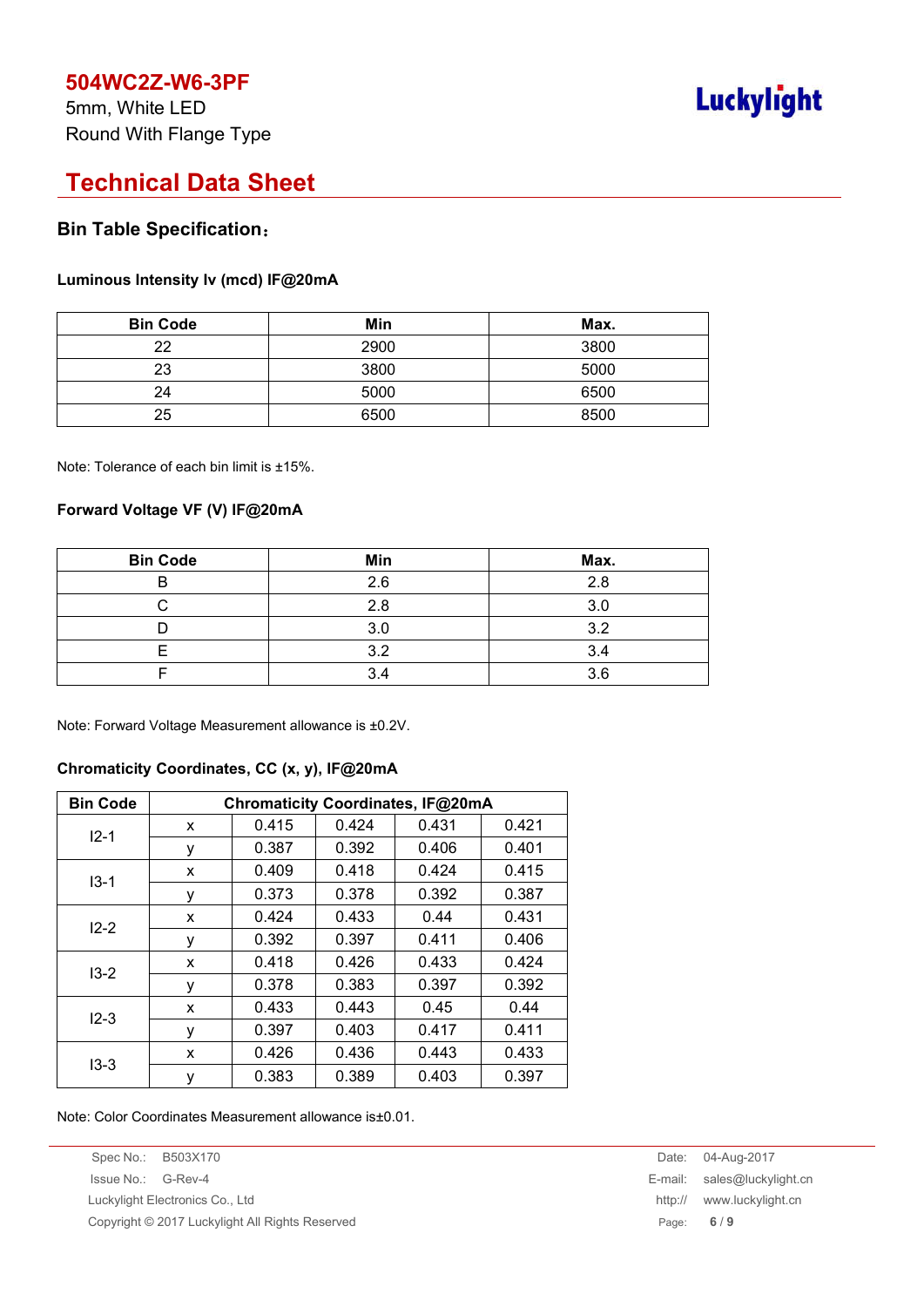5mm, White LED Round With Flange Type

# Luckylight

# **Technical Data Sheet**

## **Packing & Label Specifications:**



Packing Quantity:

- a. 500 PCS/bag.
- b. 8000 PCS/Inner Box.
- c. 6 Inner Boxes/Outside Box.

| Spec No.: B503X170                              |         | Date: 04-Aug-2017             |
|-------------------------------------------------|---------|-------------------------------|
| Issue No.: G-Rev-4                              |         | E-mail: $sales@luckvlight.cn$ |
| Luckylight Electronics Co., Ltd                 | http:// | www.luckylight.cn             |
| Copyright © 2017 Luckylight All Rights Reserved |         | Page: $7/9$                   |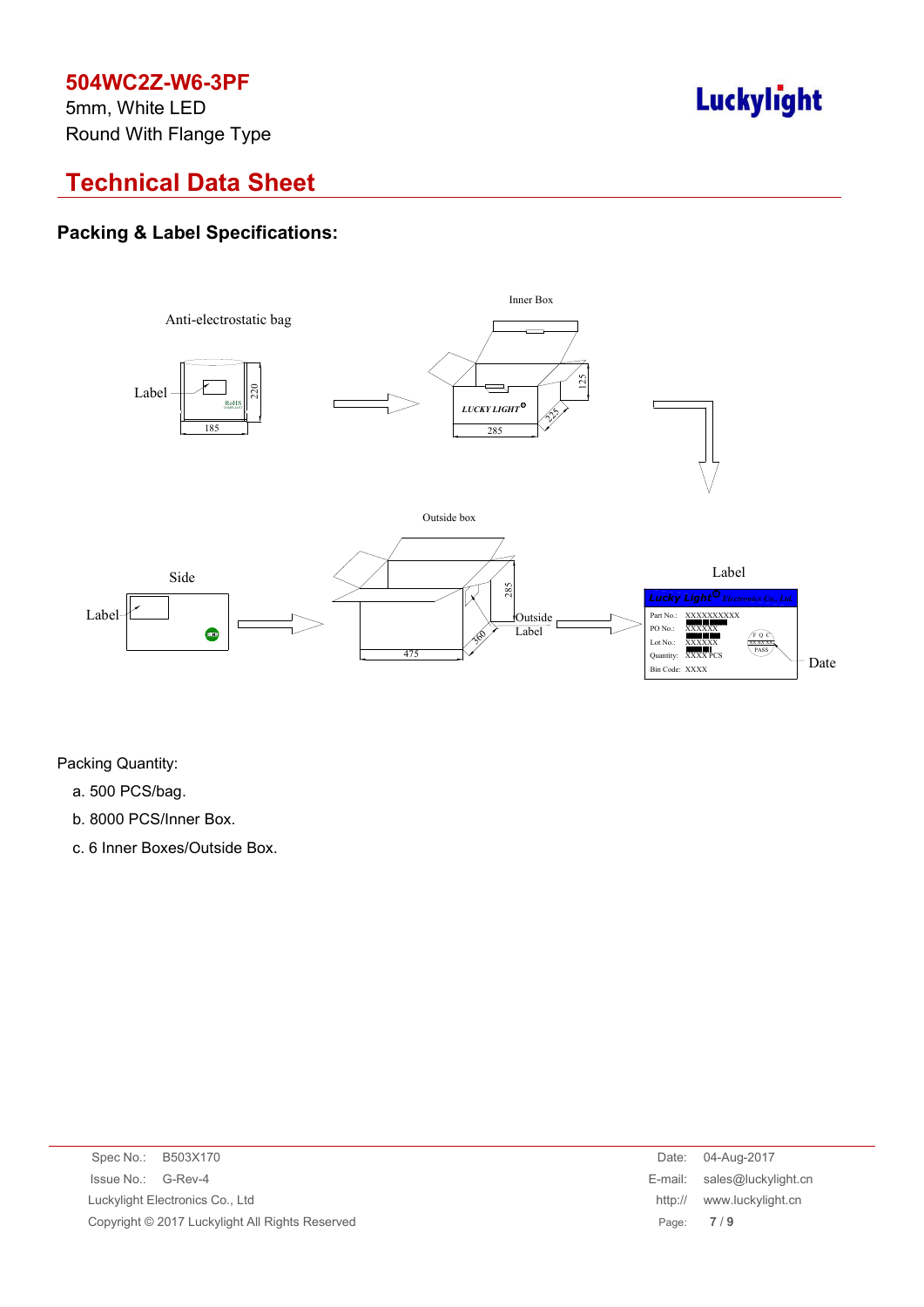# **Luckylight**

# **Technical Data Sheet**

## **CAUTIONS**

#### 1. **Over-current-proof**

Customer must apply resistors for protection, otherwise slight voltage shift will cause big current change (Burn out will happen).

#### 2. **Storage**

- 2.1 The LEDs should be stored at 30°C or less and 70%RH or less after being shipped from Luckylight and the storage life limits are 3 months. If the LEDs are stored for 3 months or more, they can be stored for a year in a sealed container with a nitrogen atmosphere and moisture absorbent material.
- 2.2 Please avoid rapid transitions in ambient temperature, especially, in high humidity environments where condensation can occur.

#### 3. **Cleaning**

Use alcohol-based cleaning solvents such as isopropyl alcohol to clean the LEDs if necessary.

#### 4. **Lead Forming & Assembly**

During lead forming, the leads should be bent at a point at least 1.6mm from the base of LED lens. Do not use the base of the lead frame as a fulcrum during forming. Lead forming must be done before soldering, at normal temperature. During assembly on PCB, use minimum clinch force possible to avoid excessive mechanical stress.

#### 5. **Soldering**

When soldering, for Lamp without stopper type and must be leave a minimum of 3mm clearance from the base of the lens to the soldering point. Do not apply any external stress to the lead frame during soldering while the LED is at high temperature.

#### **Recommended soldering conditions:**

|                | <b>Soldering Iron</b>               |                                      | <b>Wave Soldering</b>                |
|----------------|-------------------------------------|--------------------------------------|--------------------------------------|
| Temperature    | $300^{\circ}$ C Max.<br>3 sec. Max. | Pre-heat<br><b>Pre-heat Time</b>     | 100 $\degree$ C Max.<br>60 sec. Max. |
| Soldering Time | (one time only)                     | Solder Wave<br><b>Soldering Time</b> | $260^{\circ}$ C Max.<br>5 sec. Max.  |

Note: Excessive soldering temperature and / or time might result in deformation of the LED lens or catastrophic failure of the LED.

#### 6. **Drive Method**

An LED is a current-operated device. In order to ensure intensity uniformity on multiple LEDs connected in parallel in an application, it is recommended that a current limiting resistor be incorporated in the drive circuit, in series with each LED as shown in Circuit A below.

**Circuit model A** 

Spec No.: B503X170 Date: 04-Aug-2017 Issue No.: G-Rev-4 E-mail: sales@luckylight.cn Luckylight Electronics Co., Ltd http:// www.luckylight.cn Copyright © 2017 Luckylight All Rights Reserved Page: **8** / **9**

**Circuit model B**